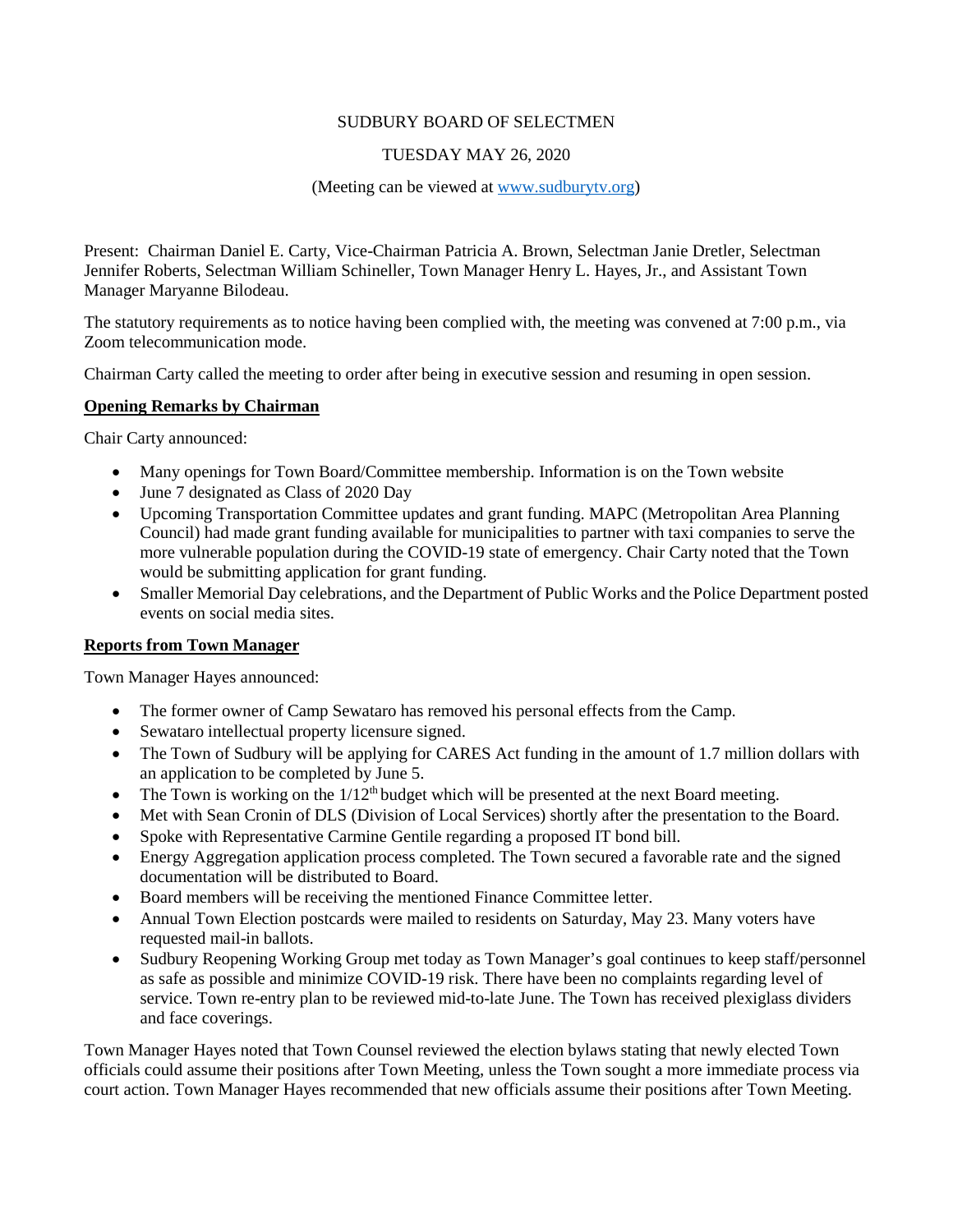Town Manager Hayes confirmed that the e-signature process is official.

Selectman Roberts asked if financial itemization was required to be submitted with the CARES Act application. Town Manager Hayes explained the application was a three-category process and funds could be transferred to expenses in 2021.

Selectman Roberts asked about the amendments related to the proposed Technology Bond Bill. Town Manager Hayes confirmed he would present those amendments to the Board. He added that LSRHS could submit their own Technology Bond application.

# **Reports from Selectmen**

Vice-Chair Brown spoke of the recent MMA (MA Municipal Association) meeting which focused on CARES Act funding.

Vice-Chair Brown thanked everyone involved with the Memorial Day services.

Selectman Roberts mentioned the COA (Council on Aging) Senior Services update on the Town website. She stated that she and Selectman Dretler attended the BOH (Board of Health) meeting today, which focused on the concerns surrounding opening of businesses and possible community transmission of COVID-19. Selectman Roberts noted that BOH will need additional funding/resources to continue the level of health servicing they have been providing.

Selectman Dretler spoke about the impressive Memorial Day service and Presentation of Flags, which was posted to Facebook. She thanked DPW for their efforts.

Selectman Dretler participated in the Municipal Selectmen Association Leadership Conference webinar on May 20th, and the speaker was Attorney Lauren Goldberg of KP Law. Attorney Goldberg addressed topics regarding open records, public meetings, and conflict of interest. Selectman Dretler detailed that the conference was most interesting. The webinar can be found on the Municipal Selectmen Association website.

Selectman Dretler expressed her condolences to the family of former Sudbury resident Kathleen McLean, who was a victim of domestic violence.

Selectman Schineller stated that he had no further comments.

# **Update on COVID-19**

Present: Bill Murphy, Health Director; and Bethany Hadvab, Town Social Worker

Mr. Murphy stated that the Town had 179 confirmed COVID-19 cases (118 from assisted living and senior living facilities) and 24 deaths recorded at senior living facilities. He noted that the BOH continues to work closely with those senior facilities.

Mr. Murphy stated that phase 1 of re-opening of businesses is the responsibility of the individual municipalities. He stated that Phase 2 would be unveiled on June 8.

Ms. Hadvab spoke of the many social concerns due to the COVID-19 crisis:

- Health services for older adults
- Housing instability in MetroWest with increased homelessness
- HOPEsudbury emergency grant funding to address food instability, and rental payments
- Domestic violence and child abuse
- Mental health needs

Selectman Roberts suggested that Town Manager Hayes prepare a mental health message to the community.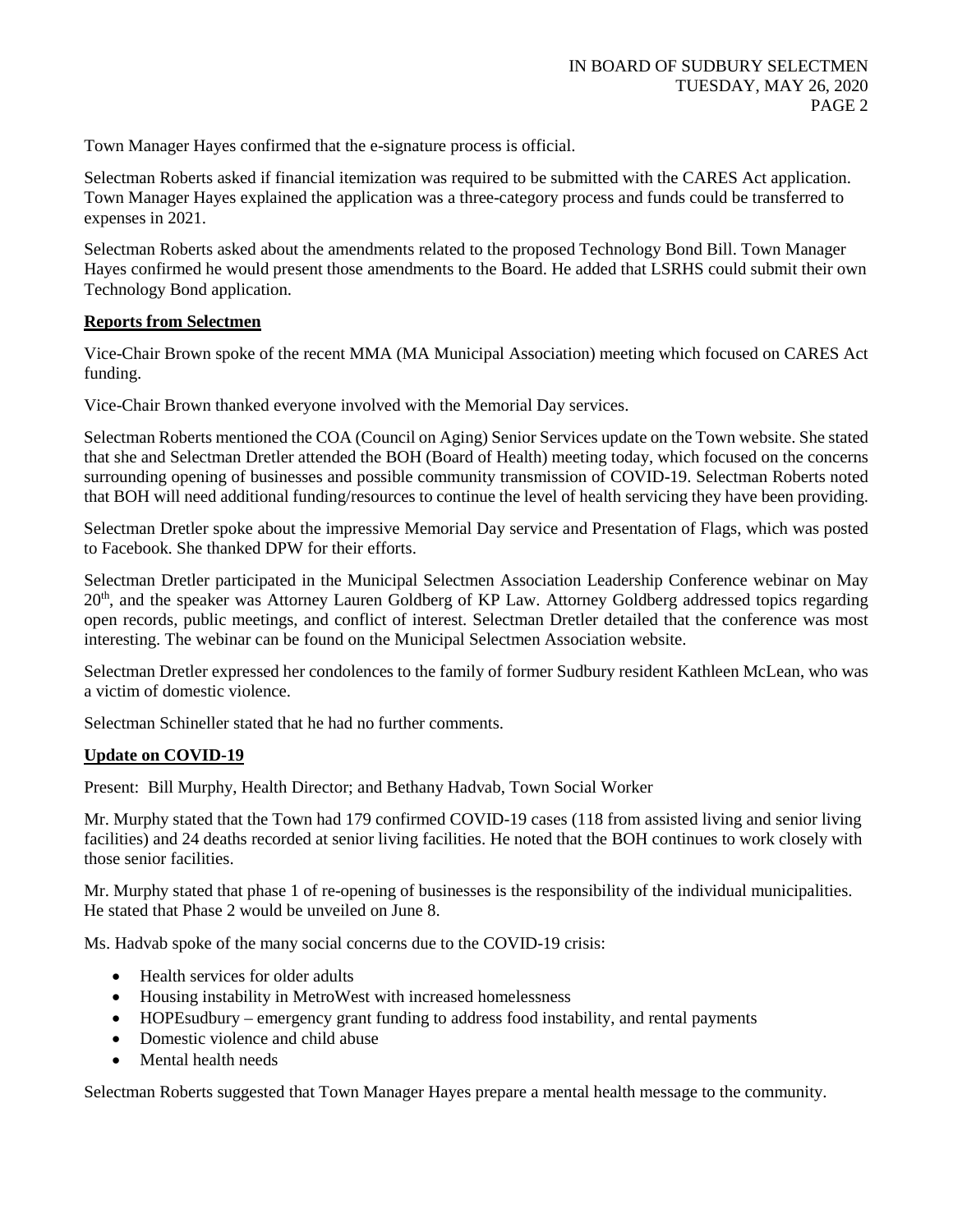Selectman Schineller asked about the opening of pools and camps in Town. Mr. Murphy responded that no related information is available at this time and conversations with stakeholders continue.

#### **Citizen's comments on items on agenda**

Resident Robert May, 98 Maynard Farm Road, asked about Personal Care Attendants (PCAs) and when they might be able to see their patients again. Mr. Murphy responded it was the decision of the health care agency or the independent PCA to provide adequate education regarding COVID-19 safety measures. Mr. May inquired about patients being admitted to nursing homes during this time. Mr. Murphy responded that new nursing home admissions must be quarantined and isolated from COVID-19 positive patients.

#### **Citizen's comments on items not on agenda**

Resident Robert May inquired about Camp Sewataro bringing out-of-town campers to the camp. Mr. Murphy affirmed that the process is controlled and regulated, and out-of-town campers must follow protocol. Mr. Murphy stated that vaccination administration and testing of campers is difficult because physicians are seeing more urgent cases at this time.

## **Open a joint meeting with the Sudbury Housing Authority (SHA)**

Present: Sheila Cusolito, Executive Director – SHA; SHA Commissioners - Kaffee Kang, Amy Lepak, Sherril Cline, Steve Swanger, Terry Layden and Tania Vitvitsky

Chair Carty moved and Selectman Dretler seconded the motion.

It was on motion unanimously

VOTED: To open a joint meeting with `the Sudbury Housing Authority to vote to appoint Tania Vitvitsky to the SHA Board on a one-year interim basis, effective June 1, 2020.

Ms. Kang called the meeting of the SHA (Sudbury Housing Authority) to order.

Ms. Kang confirmed that she was resigning from SHA on May 31<sup>st</sup> and recognized that SHA is nominating a SHA tenant, Tania Vitvitsky, to take her position and complete her term expiring on 5/31/21. She noted that Ms. Vitvitsky has been an associate member and a SHA tenant.

Resident Tanya Vitvitsky, 55 Hudson Road Unit 8A, maintained that there exists a need for non-age restricted SHA housing for families.

SHA member Amy Lepak thanked Ms. Kang for her work on the SHA.

Chair Carty motioned and Selectman Dretler seconded the motion.

It was on motion unanimously

VOTED: The Sudbury Board of Selectmen appointed Tania Vitvitsky to the SHA Board on a one-year interim basis, effective June 1, 2020, and in accordance with M.G.L. c.41, §11, to coincide with the resignation of Kaffee Kang, current Chairperson, whose term expires 5/31/2021, but who has submitted a letter of resignation, effective May 31, 2020.

Ms. Cusolito motioned and Ms. Cline seconded the motion.

It was on motion unanimously

VOTED: The Sudbury Housing Authority appointed Tania Vitvitsky to the SHA Board on a one-year interim basis, effective June 1, 2020, and in accordance with M.G.L. c.41, §11, to coincide with the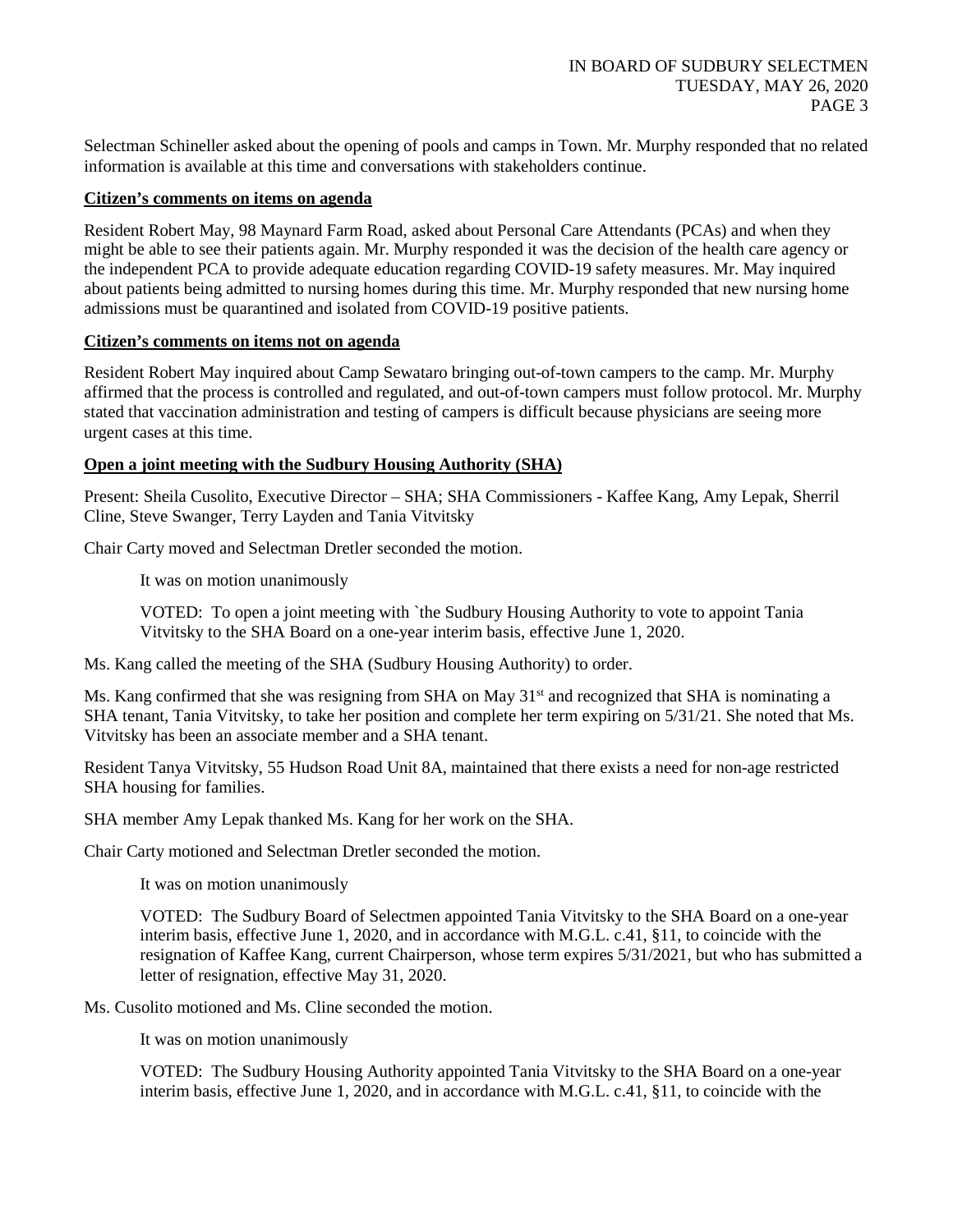resignation of Kaffee Kang, current Chairperson, whose term expires 5/31/2021, but who has submitted a letter of resignation, effective May 31, 2020.

#### **Close joint meeting with Sudbury Housing Authority and resume Board of Selectmen meeting**

Chair Carty motioned and Selectman Dretler seconded the motion.

It was on motion unanimously

VOTED: To close the joint meeting with the Sudbury Housing Authority and resume the Board of Selectmen meeting.

Mr. Swanger motioned to close the Sudbury Housing Authority meeting. Ms. Layden seconded the motion.

It was on motion unanimously

VOTED: To close the Sudbury Housing Authority meeting.

#### **Discussion on Reopening Working Group**

Present: Fire Chief John Whalen, Assistant Town Manager/HR Director Maryanne Bilodeau, Town Manager Henry L. Hayes, Jr., and Health Director Bill Murphy

Town Manager Hayes stated that the working group was examining re-entry procedures for the Town and Sudbury businesses. He confirmed that he expected that the remote work schedule for Town staff would likely continue through June.

Chief Whalen detailed that the working group has been meeting with the core group, (senior Town management), and will continue meeting weekly. The extended core group will include business representatives as business openings take place.

Ms. Bilodeau detailed that staff members are coming to work one or two days per week, the Goodnow Library is considering curbside pick-ups, and Park and Recreation has no state guidance to date. Chief Whalen commented that the state maybe providing additional camp information by Friday.

#### **Interview two applicants for the Historic Districts Commission - Marlana Voerster and Anuraj Shah**

Present: Marlana Voerster, Anuraj Shah, and Chris Hagger, Chairman of the Sudbury Historical Commission.

Resident Marlana Voerster, 48 King Philip Road, stated that she would not proceed with her application to the Historic Districts Commission. She explained that her historic home was being renovated and, unfortunately, collapsed during construction and she will be busy with the rebuilding project.

Ms. Voerster maintained that many historic homes in Sudbury are vulnerable and hoped the Town could find ways to save these homes before it was too late.

Resident Anuraj Shah, 257 Concord Road, introduced himself and explained that he continues with the renovation of his historic home and fully understands the challenges involved with such renovation.

Mr. Hagger confirmed that the Historical Commission voted unanimously to appoint Mr. Shah to the Historic Districts Commission.

Chair Carty motioned and Selectman Dretler seconded the motion.

It was on motion unanimously

VOTED: To appoint Anuraj Shah to the Historic Districts Commission for a term to expire 1/1/24.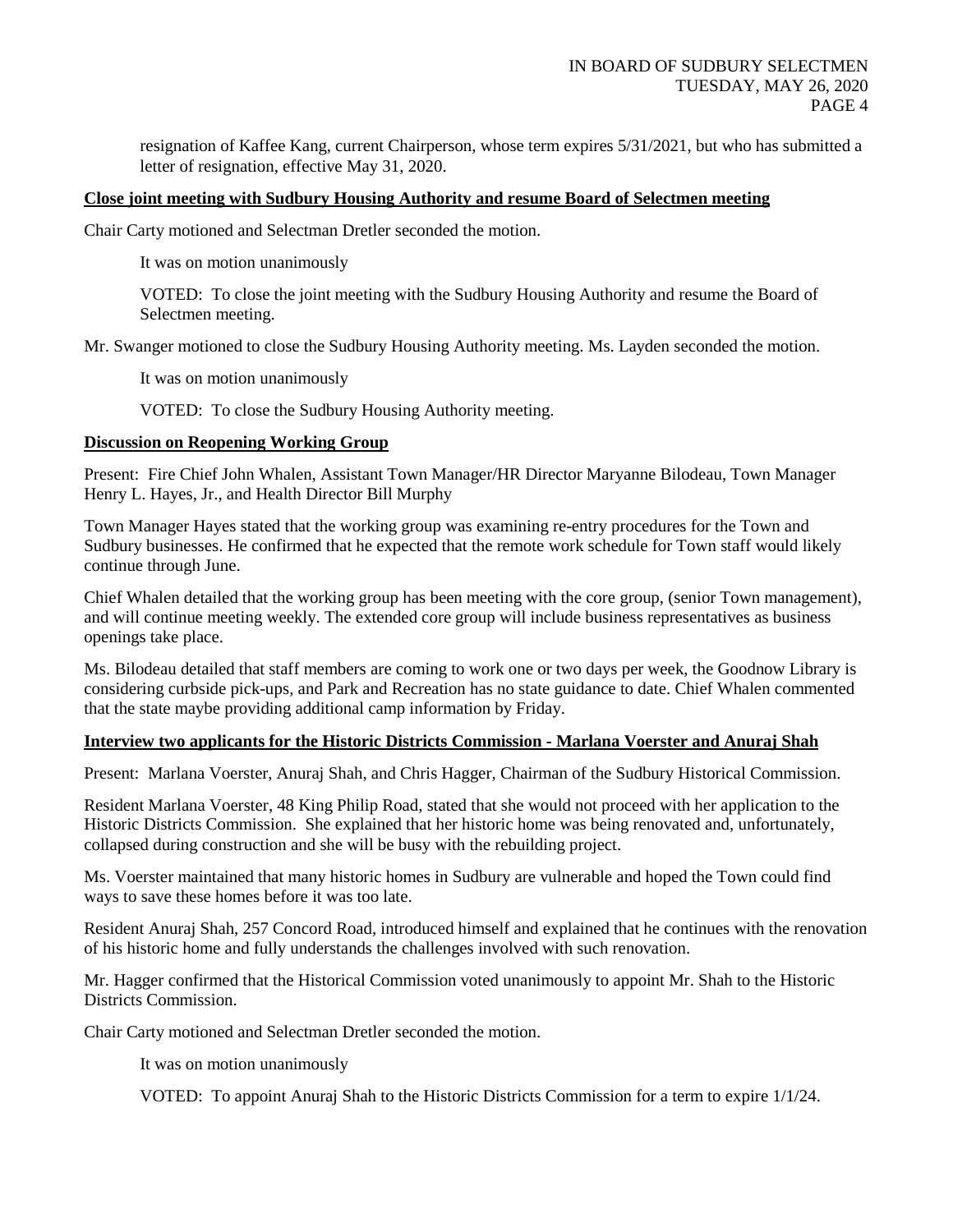# **Discussion and possible vote to approve Lincoln-Sudbury Regional High School Excess & Deficiency funds (up to \$337,500 for Stadium Field and up to \$500,000 for unanticipated expenses related to tuition, specialized student services or COVID-19), to request letter of affirmation of apportionment method, and possible discussion about CARES Act applicability to Regional Schools.**

Present: Bella Wong, LSRHS Superintendent/Principal

Ms. Wong asked that the Board vote on three items:

- Vote to request letter of affirmation of apportionment method.
- Vote to approve use of  $E \& D$  up to \$337,500 to replace the Stadium Field
- Vote to approve use of  $E \& D$  up to \$500,000 for unanticipated expenses related to tuition, specialized student services, or COVID-19

Vice-Chair Brown asked if the three-year student enrollment numbers were being utilized in this process. Ms. Wong confirmed that the 3 Year Rolling Average Apportionment Enrollment Ratio would be utilized in setting the FY21 LS Budget.

Selectman Roberts stated that she wanted the schools to have the funding necessary to open in the fall, and be eligible for any COVID-19 funding. Ms. Wong responded the CARES Act funding would be approximately \$28,000, with 10% of this amount to be reserved for use by private schools in the area.

Selectman Schineller motioned and Selectman Dretler seconded the motion.

It was on motion unanimously

VOTED: To approve the letter of affirmation of apportionment method and be sent to the MA Commissioner of Education.

Vice-Chair Brown asked if a detailed accounting of COVID-19 funding would be provided. Ms. Wong responded affirmatively. Town Manager Hayes confirmed that the Title 1 formula determines the CARES Act amount of funding for Sudbury.

Selectman Schineller motioned and Vice-Chair Brown seconded the motion.

It was on motion unanimously

VOTED: To take no action for approval of E  $\&$  D up to \$500,000 for unanticipated expenses related to tuition, specialized student services, or COVID-19.

Ms. Wong emphasized that she would want the \$375,500 allocation be earmarked expressly for the Stadium Field, and not be put into a general stabilization fund.

Selectman Schineller motioned and Vice-Chair Brown seconded the motion.

It was on motion unanimously

VOTED: To take no action for approval of  $E \& D$  up to \$337,500 to replace the Stadium Field.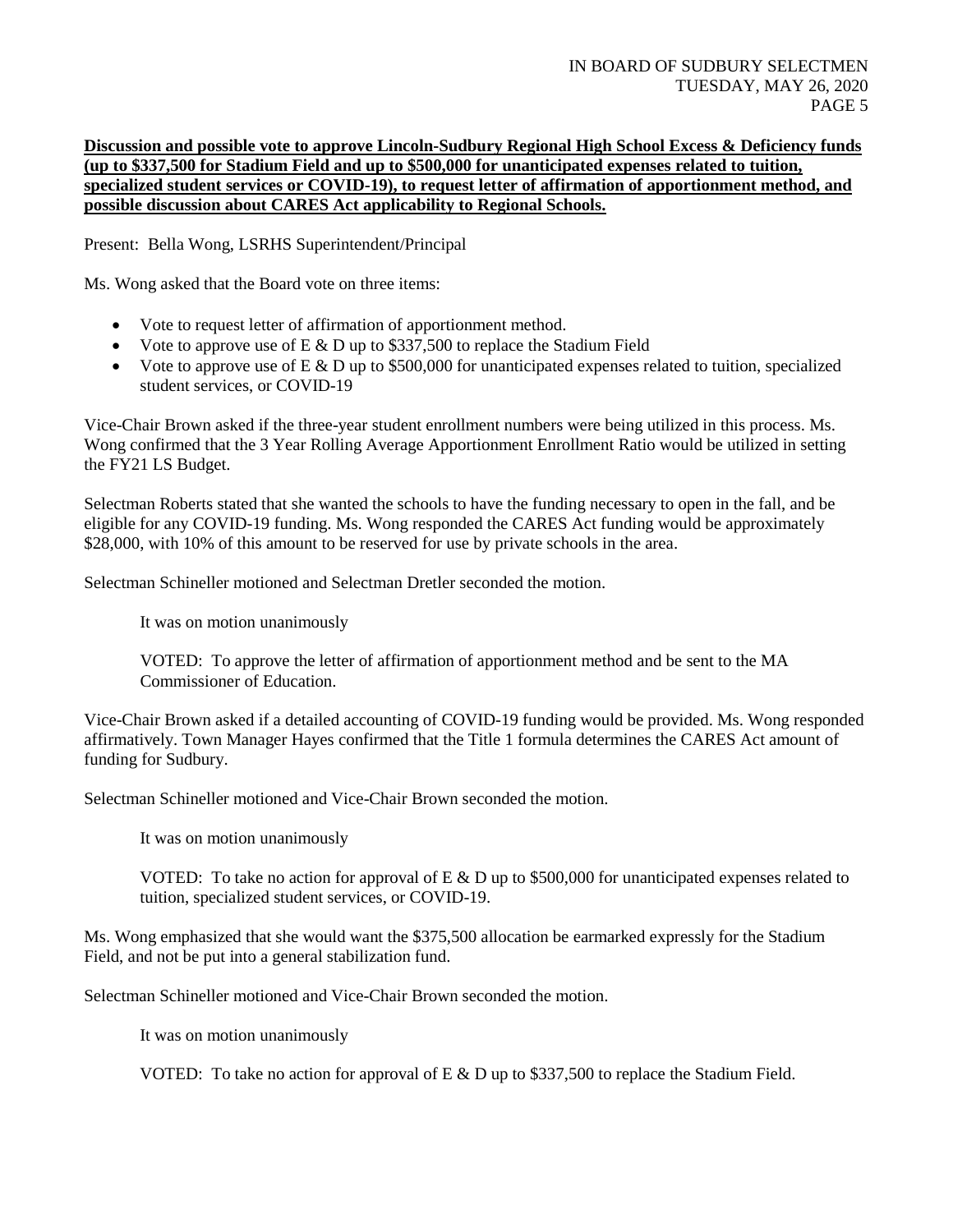#### **Reappointment of Sudbury Housing Trust members**

Vice-Chair Brown motioned and Chair Carty seconded the motion.

It was on motion, (4-0); Carty-aye, Brown-aye, Schineller-aye, Roberts-aye, and Dretler-abstain.

VOTED: To reappoint the following members of the Sudbury Housing Trust for a two-year term to expire 4/30/2020: Cynthia Howe, 28 Birchwood Avenue, Kelley Cronin, 244 Lincoln Road, and Janie W. Dretler, 286 Goodmans Hill Road.

#### **Town Manager reappointment to the Historical Commission**

Present: Jan Costa

Selectman Roberts motioned and Selectman Dretler seconded the motion.

It was on motion unanimously

VOTED: To approve the Town Manager reappointment of Jan Costa, 91 Willard Grant Road, to the Historical Commission for a term to expire 5/31/23.

#### **Execute the Regional Housing Services Office (RHSO) Inter-Municipal Agreement (IMA) 90-day extension to 9/30/20**

Present: Liz Rust of RHSO

Town Manager Hayes described the executive 90-day extension which he would be authorized to sign.

Chair Carty queried about Sudbury having a higher RHSO rate when compared to other participating communities. Ms. Rust explained the lottery process involved. Vice-Chair Brown asked if the extension covered the Town and the Sudbury Housing Trust. Ms. Rust affirmed it did.

Chair Carty motioned and Vice-Chair Brown seconded the motion.

It was on motion unanimously

VOTED: To authorize the Town Manager to execute the Regional Housing Services Office (RHSO) IMA 90-day extension to 9/30/20.

## **Review Town Meeting articles, possibly take positions on articles, and assign motions and presentations**

## *Finance/Budget Article*

Article 9 – Unpaid Bills

Vice-Chair Brown motioned and Selectman Dretler seconded the motion.

It was on motion unanimously

VOTED: To support Article 9 – Unpaid Bills.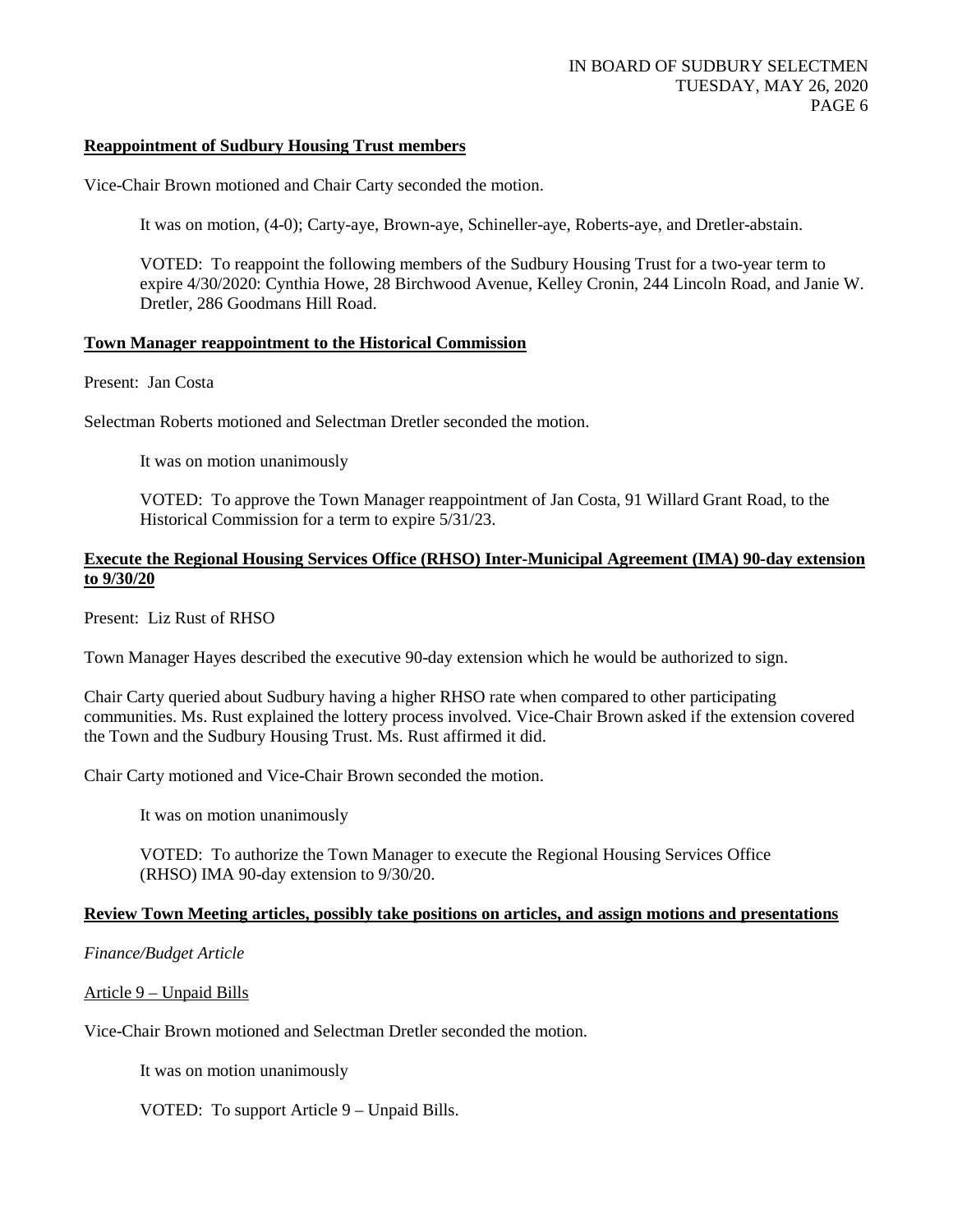## *Conservation Commission Article*

#### Article 39 – Exchange of Real Property – Brimstone Lane parcels

Selectman Dretler suggested an increase in land received by the Town to provide additional buffer for Town trails. Selectmen Dretler and Roberts agreed to present related questions to the Conservation Commission before the Board votes on Article 39.

## *Petition Article*

#### Article 54 - Cost/Benefit study on burying overhead utility lines

Selectmen Roberts suggested a clearer understanding of Planning Department time availability in regard to this article.

Board members agreed to obtain additional information on Articles 39 and 54 before taking a vote on the prospective articles.

#### **Discussion on Board policies**

Vice-Chair Brown presented the BOS Meeting Policy. Selectman Dretler recommended that the Board liaison could provide BOS meeting update regarding topics covered by other Town board/committee meetings. Board members agreed.

Selectman Roberts recommended the elimination of the phrase "brief form" when describing agenda materials provided to BOS. She maintained that she was happy with the information provided in current agenda packets and valued receiving such packets in advance.

Town Manager Hayes cautioned against Board policy being overly prescriptive.

Selectman Schineller acknowledged that the Meeting Policy documentation must adhere to Open Meeting Law.

The Board agreed that the public must be provided with information in the packet and such information will be posted by the day of the meeting.

Chair Carty moved and Selectman Dretler seconded the motion.

It was on motion unanimously

VOTED: To approve the edits to the Selectmen Meeting Policy as discussed.

#### **Review minutes of 4/28/20**

Chair Carty motioned and Vice-Chair Brown seconded the motion.

It was on motion unanimously

VOTED: To approve the regular session minutes of 4/28/20 as amended.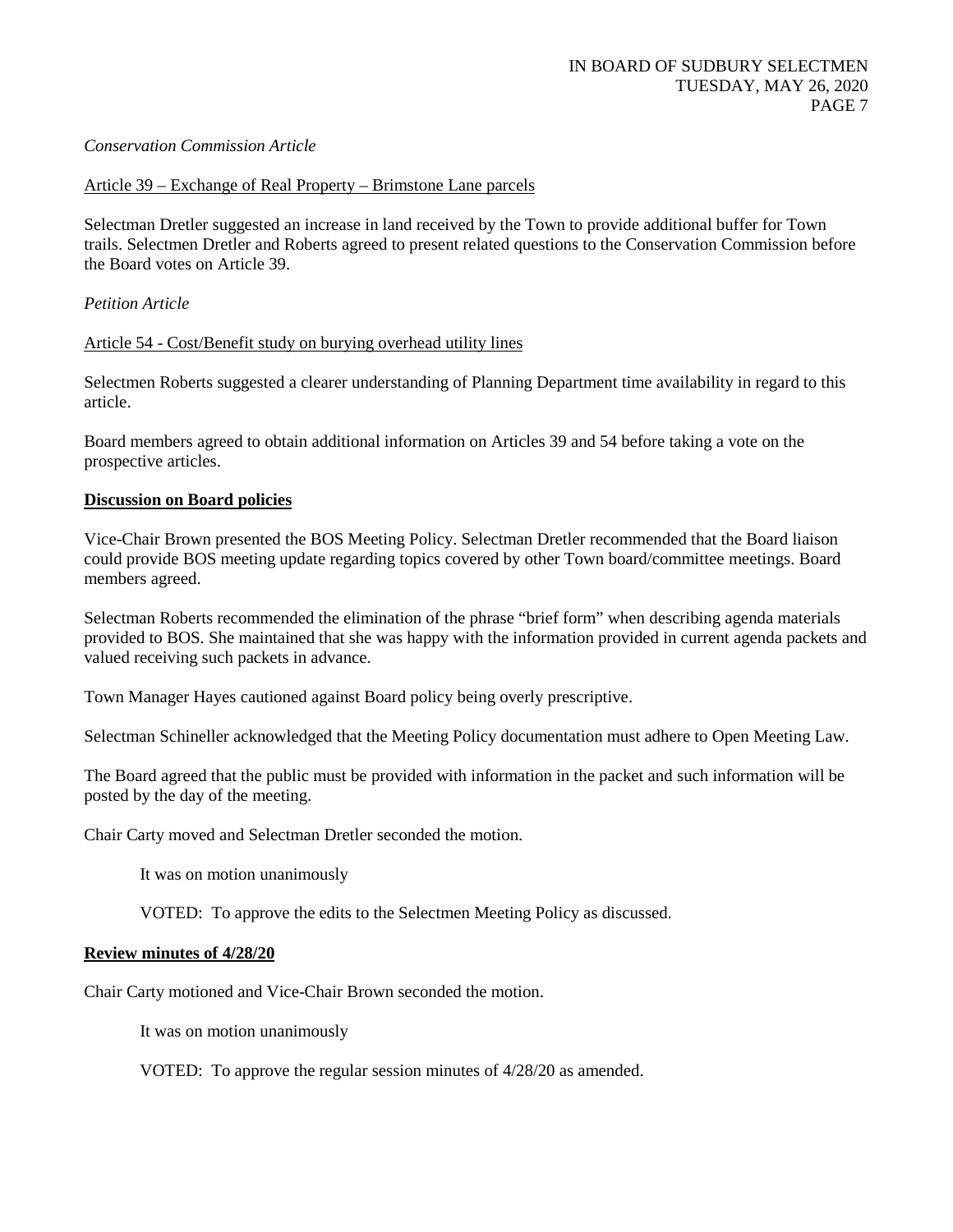## **Discussion on the Fairbank Community Center/Town Forum**

Chair Carty spoke of a swim team memorandum that was circulated and not originated from or endorsed by the Board of Selectmen. He suggested that Selectmen Dretler and Roberts present their Fairbank Community Center presentation to the Board.

Town Manager Hayes stated he would be scheduling a Fairbank Community Center working group meeting.

## **Citizen's Comments**

There were no citizen's comments.

## **Upcoming Agenda Items**

Board requests for future agenda items not included in the Upcoming Agenda Items list:

#### For June 9, 2020

- Transportation Committee Update and Grant Discussion/Update
- Town Manager Hayes'  $1/12<sup>th</sup>$  Budget Update
- Possible Executive Session

#### For Mid-June

- Selectman Dretler's Town budget questions
- Selectman Robert's Request for Bruce Freeman Rail Trail (BFRT) status report including goals for the next two years
- Selectman Schineller's request for project status/updates

## **Topics to be assigned for the Spring 2020 Board of Selectmen Newsletter**

Board members agreed to the following article assignments:

- Selectman Dretler Bruce Freeman Rail Trail
- Vice-Chair Brown Interview with Lynn Puorro, Executive Director Sudbury Access Corporation
- Selectman Roberts Fairbank Community Center
- Selectman Schineller Impact of COVID-19 on the Town of Sudbury
- Chair Carty Transportation Initiatives

Chair Carty stated that assigned articles must be submitted to the Selectmen's office by June 5.

#### **Consent Calendar**

## **Vote to dissolve the Town Manager Search Committee**

Vice-Chair Brown motioned and Chair Carty seconded the motion.

It was on motion unanimously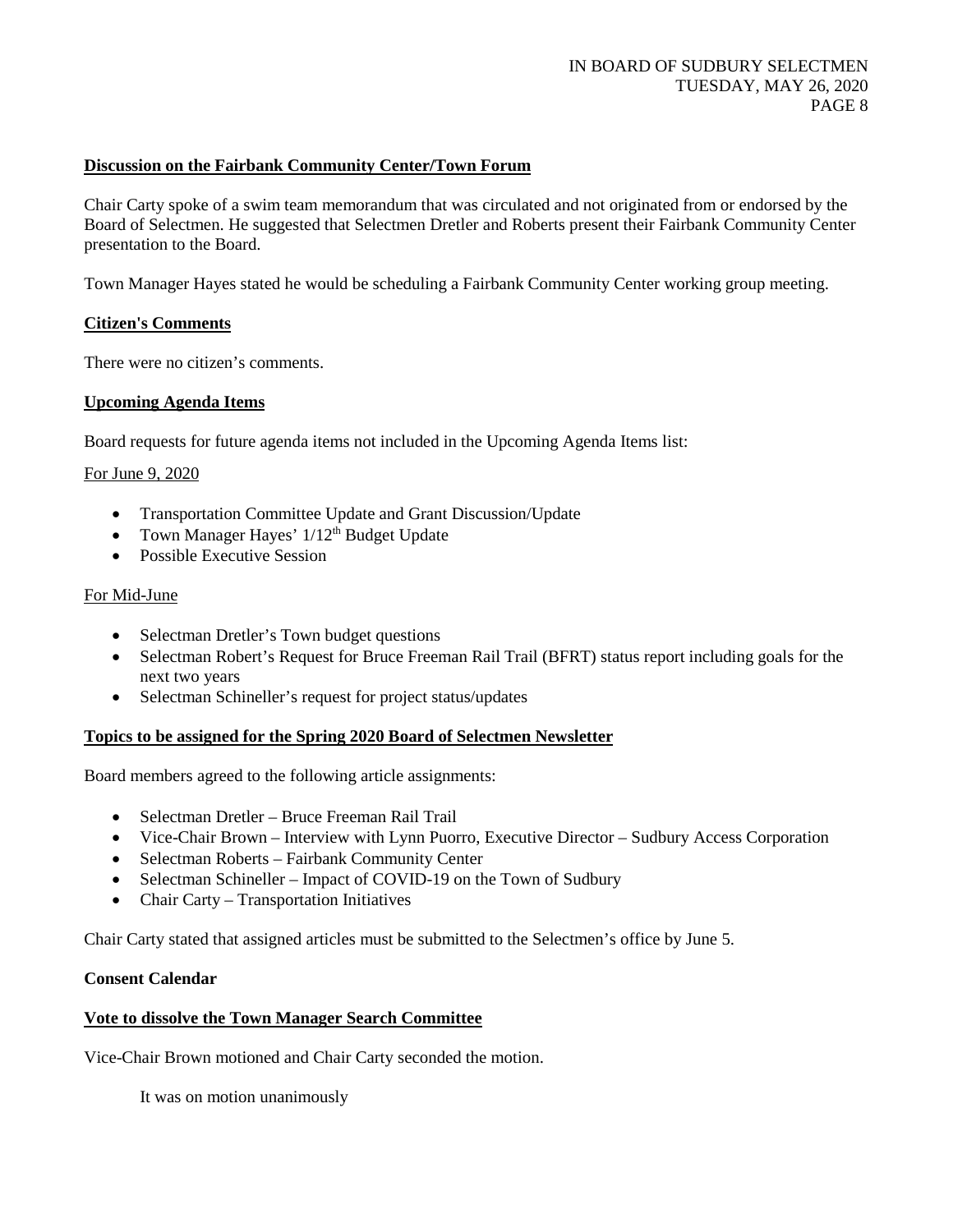VOTED: To dissolve the Town Manager Search Committee, and send a letter of thanks to all participants for their service to the Town.

# **Vote to adjourn meeting**

Vice-Chair Brown motioned to adjourn the meeting. Chair Carty seconded the motion.

It was on motion unanimously

VOTED: To adjourn meeting

There being no further business, the open meeting adjourned at 10:51 p.m.

Attest: \_\_\_\_\_\_\_\_\_\_\_\_\_\_\_\_\_\_\_\_\_\_\_\_\_

Henry L. Hayes, Jr. Town Manager-Clerk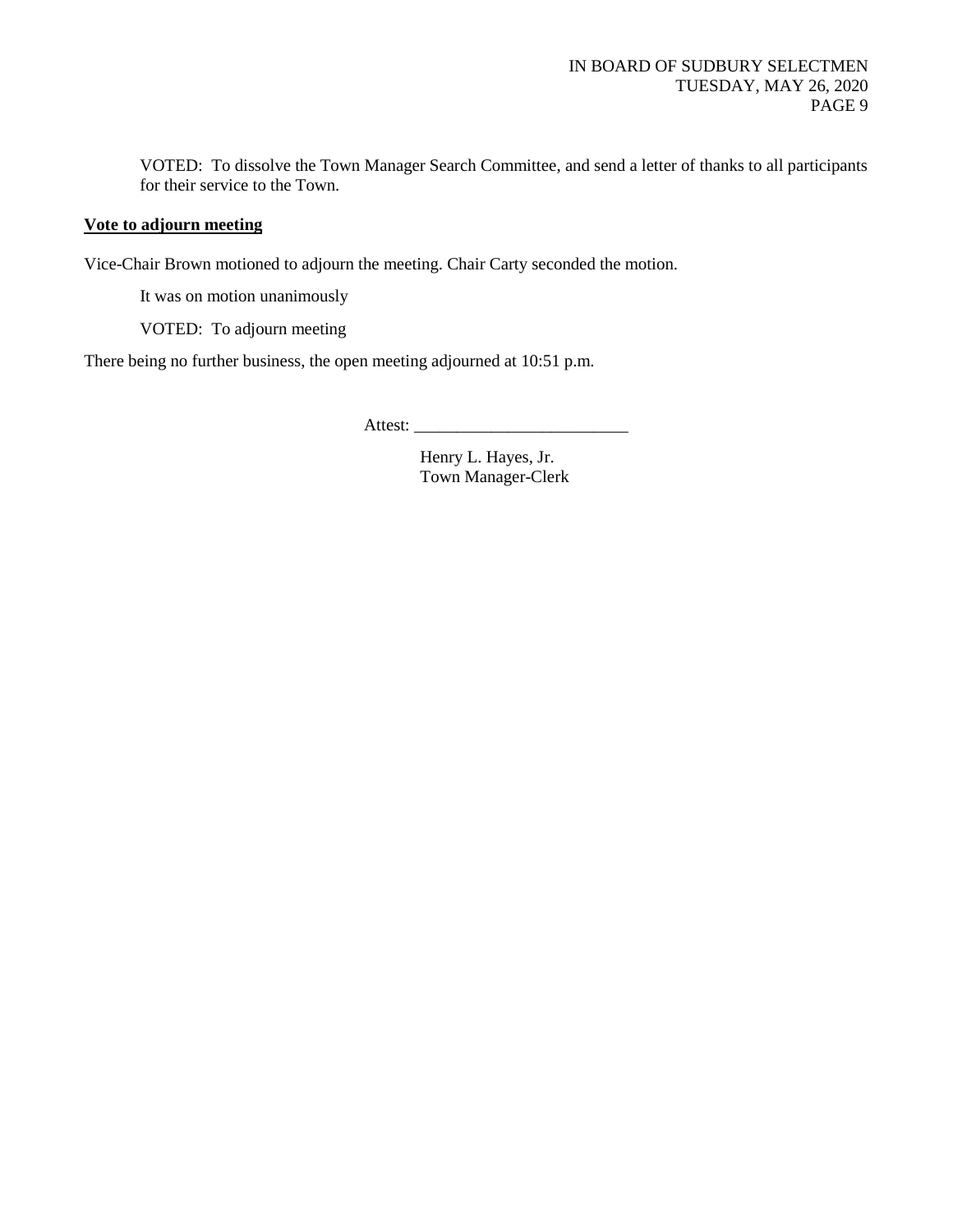# **5/26/20 Documents & Exhibits**

**2.** Also to review executive session meeting minutes, pursuant to G.L. c. 30A, § 21(a)(7) "[t]o comply with, or act under the authority of, any general or special law or federal grant-in-aid requirements" ("Purpose 7"), citing to the Open Meeting Law, G.L. c. 30A, §§ 22(f), (g).

# **Attachments:**

- 2.a BOS Executive Session 12-04-18\_draft\_for\_review
- 2.b BOS Executive Session 1-08-19\_draft\_for\_review

**6.** Interview two applicants for the Historic Districts Commission. Following interview, vote whether to appoint Marlana Voerster, 48 King Philip Road, for a term to expire 1/1/25. Also vote whether to appoint Anuraj Shah, 257 Concord Road, as the Historical Commission designee, for a term to expire 1/1/24.

# **Attachments:**

- 6.a HDC membership resommendations
- 6.b HDC members
- 6.c Email re Anu Shah
- 6.d AnurajShah Resume 041620\_redact
- 6.e Shah HDC Application1\_redact
- 6.f Marlana Voerster\_HDC\_redact

**7.** Discussion and vote whether to reappoint the following members of the Sudbury Housing Trust for a two-year term to expire 4/30/2020: Cynthia Howe, 28 Birchwood Avenue, Kelley Cronin, 244 Lincoln Road, and Janie W. Dretler, 286 Goodmans Hill Road.

## **Attachments:**

- 7.a Trustee Appointment Recommendation Howe Cronin Dretler 200507
- 7.b Housing Trust members

**8.** Discussion and vote whether to approve the Town Manager reappointment of Jan Costa, 91 Willard Grant Road, to the Historical Commission for a term to expire 5/31/23.

# **Attachments:**

8.a HC members

8.b Costa\_reappt

**9.** Review Town Meeting articles, possibly take positions on articles, and assign motions and presentations.

## **Attachments:**

- 9.a Copy of Articles list ATM 2020 05-26-20
- 9.b Warrant Articles for 5-26 BOS meeting

**10.** Discussion on Board policies

## **Attachments:**

10.a Selectmen Policiesfinal\_May26

**11.** Review regular session minutes of 4/28/20, and possibly vote to approve minutes.

## **Attachments:**

11.a BOS\_draft1\_4.28.20B\_min\_for\_review

**14.** Upcoming Agenda Items